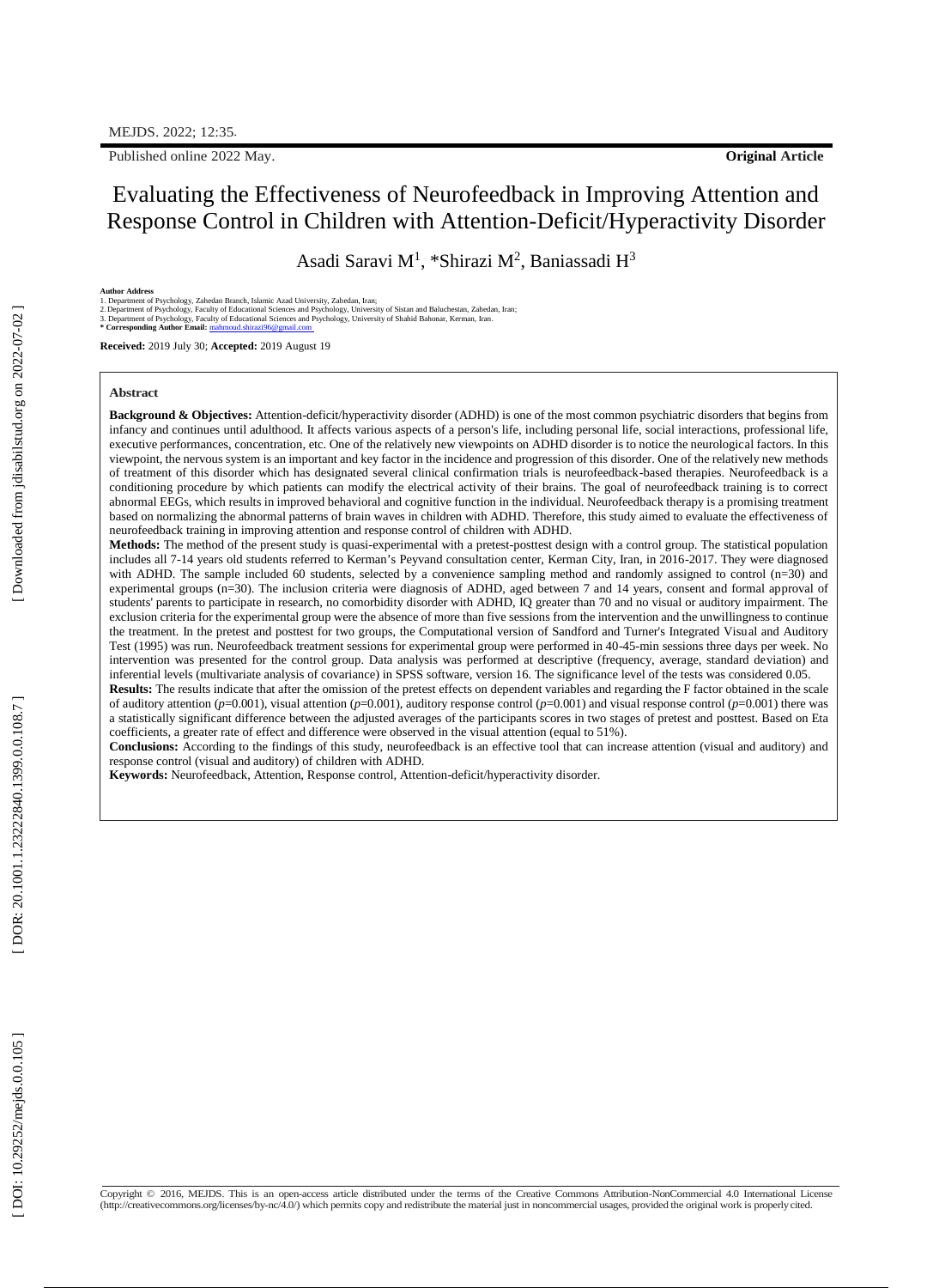انتشار برخط اردیبهشت ۱۴۰۱

مقاله پژوهشی اصیل

# بررسی اثربخشی نوروفیدبک بر بهبود توجه و کنترل پاسخ در کودکان مبتال به اختالل نقص توجه و بیشفعالی

مهسان اسدي ساروي' ، \*محمود شيرازي' ، حسن بنياسدي"

**توضیحات نویسندگان** . گروه روانشناسی، واحد زاهدان، دانشگاه آزاد اسالمی، زاهدان، ایران؛ ۱.کووه روانشناسی، واحد زاهدان، دانشگاه ازاد اسلامی، زاهدان.<br>۲.گروه روانشناسی، دانشگاه سیستان و بلوچستان، زاهدان، ایران:<br>**\*رایانامهٔ نویسندهٔ مسئول: <u>[mahmoud.shirazi96](mailto:mahmoud.shirazi96@gmail.com)@gmail.com</u>** 

مرداد 1۳۹۸؛ **تاریخ پذیرش:** ۲۸ مرداد 1۳۹۸ **تاریخ دریافت:** ۸

## **چکیده**

ز**مینه و هدف:** اختلال نقص توجه و بیشفعالی یکی از اختلالات روانی-عصبی شایع است که در طفولیت شروع شده و تا بزرگسالی ادامه میابد و در ابعاد مختلفی از زندگی فرد اختلال ایجاد میکند؛ بنابراین هدف از این پژوهش بررسی اثربخشی نوروفیدبک بر بهبود توجه و کنترل پاسخ کودکان دارای اختلال نقص توجه و بیشفعالی بود. **روش بررسی:** روش چاژموش حاضر، شبهازمایشی بودکه با استفاده از طرح پیشازمون با گروه گواه انجام شد. جامعهٔ اماری تمامی دانش اموزان ۱۴تا۱۴ ساله مراجعهکننده به مرکز مشاورهٔ پیوند کرمان در سال ۹۶–۱۳۹۵ بودند که براساس پنجمین ویرایش اماری تشخیص اختلالات روانی بهعنوان اختلال نقص توجه و بیشفعالی تشخیص داده شدند. نمونهها شامل ۶۰ نفر (۳۰ نفر گروه آزمایش و۳۰ نفر گروه گواه بهروش نمونهگیری دردسترس و داوطلبانه انتخاب شدند. افراد واجد شرایط داوطلبشده بهطور تصادفی در دوگروه قرار گرفتند. مطالعه منطبق با سیاههٔ اقلام اشارهشده در اینتشآزمون و پسآزمون و پسآزمون برای هر دوگروه، نسخهٔ رایانهای آزمون عملکرد پیوستهٔ دیداری و شنیداری سندفورد و ترنر (۱۹۹۵) اجرا شد. درمان نوروفیدبک صرفا برای دانشاموزان گروه ازمایش در چهل جلسهٔ ۴۵دقیقهای و سه روز در هفته اجرا شد. تحلیل دادهها بهوسیلهٔ آزمون تحلیل کوواریانس چندمتغیره در نرمافزار SPSS نسخهٔ ۱۶ صورت گرفت. سطح معناداری آزمونها، ۰٫۰۵ در نظر گرفته شد.

**یافتهها:** نتایج نشان داد، آموزش نوروفیدبک در مرحلهٔ پسآزمون موجب افزایش توجه دیداری (p=۰٬۰۰۱)، توجه شنیداری (p=۰٬۰۰۱) و ) و کنترل پاسخ شنیداری (p=٠/٠٠۱) دانشآموزان گروه آزمایش درمقایسه با دانشآموزان گروه گواه شد.

**نتیجهگیری:** براساس یافتههای این مطالعه، نوروفیدبک روش درمانی مناسبی برای افزایش توجه (دیداری) و کنترل پاسخ (دیداری و شنیداری) کودکان با اختلال نقص توجه و بیشفعالی است.

**کلیدواژهها:** نوروفیدبک، توجه، کنترل پاسخ، اختلال نقص توجه و بیشفعالی.

حق انتشار محفوظ است @ ۱۳۹۵، مجله مطالعات ناتواني. اين يک مقاله با دسترسي آزاد است که تحت مجوز اختيار\_ غيرتجاري ۲٫۰ بينالمللي ([https://creativecommons.org/licenses/by](https://creativecommons.org/licenses/by-nc/4.0/deed.fa)-nc/4.0/deed.fa) ، الجن لمقاله (https://creativecommons. منتشر شده است که به شما اجازه میدهد که مواد منتشر شده در این مقاله را با شرط ارجاع مناسب به نسخهٔ اصلی، بهطور غیرتجاری نسخهبرداری و توزیع کنید.

 $\overline{a}$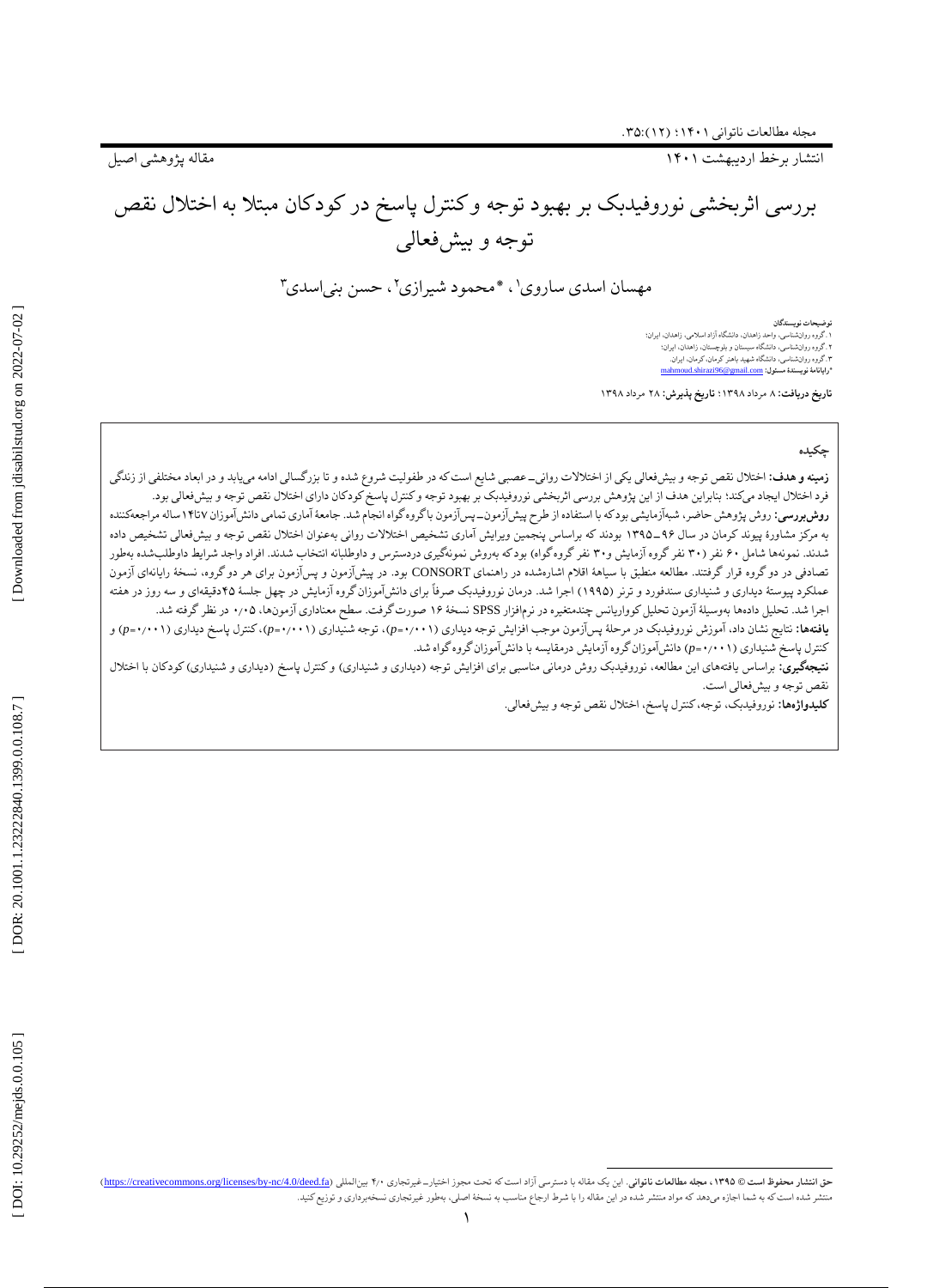#### **مقدمه ۱**

اختلال نقص توجه و بیشفعالی'، اختلالی رشدی دوران کودکی است که میتواند تا سنین بزرگسالی ادامه یابد. این اختلال حدود ۵درصد از کودکان مدرسهای و حدود ۲٫۵درصد از بزرگسالان در سراسر جهان را تحتتاثیر قرار میدهد (۱). همچنین اختلال مذکور پیامد منفی در تحصیلات و روابط اجتماعی و حرفهای فرد دارد. برای تشخیص این اختالل، باید بین سنین پنج تا هفتسالگی حداقل بهمدت شش ماه پیاپی نشانههایی را همچون فعالیت و تحرک بیش از حد معمول، حواسپرتی و نداشتن تمرکز بر کاری ثابت، بیتوجهی، پریشانی، اضطراب، جنبوجوش زیاد و تکانشی و نسنجیده عملکردن، در موقعیتهای متفاوت و ارتباط با همسالان در کودک مشاهده کرد (۲). بدین صورت که کودک در خانه از والدین خود پیروی نمیکند، تکانشی عمل میکند، دچار بی ثباتی هیجانی است و تحریکپذیر است (۲). این کودکان در ارتباط اجتماعی با همساالن خود مشکل داشته و منزوی میشوند؛ همچنین در مدرسه قادر به انجامدادن تکلیف نیستند و نیازمند توجه بیشتر از سوی معلمان هستند (۳). یکی از دیدگاههای نسبتاً نوین به اختالل نقص توجه و بیشفعالی، توجه به عوامل عصبشناختی است (۴). در این دیدگاه، دستگاه عصبی عاملی مهم و کلیدی در بروز و تحول این اختالل است. نتیجٔه پژوهشها مشخص کرد که نواحی مختلف مغز کودکان مبتال به این اختالل، الگوهای نابهنجاری را نشان میدهد (۷ـ ۵)؛ بهعنوان مثال، دستگاه شبکهای که در عملکرد توجه و هشیاری نقش دارد، در این کودکان کارکرد درستی را نشان نمیدهد. با مطالعٔهگرههای قاعدهای در مغز مشخص شد که آسیب به این منطقه ممکن است به مشکالتی نظیر بیشفعالی منجر شود. بررسیهای تصویرنگاریهای عصبی نشان داده است، کودکان با اختالل نارسایی توجه و بیشفعالی، در مخچه و لوب پیشانی که در برنامهریزی، سازماندهی، تصمیمگیری، ادراک زمان، حافظهٔ فعال،<br>بازداری و تفکر دستاندرکار است، دارای مشکلات اساسی هستند . یکی از روشهای نسبتاً جدید درمان این اختالل که تحقیقات و ) ۸ ( تأییدات بالینی متعددی را به خود اختصاص داده، درمانهای مبتنیبر نوروفیدبک است. درمان نوروفیدبک، درمانی امیدوارکننده مبتنیبر نرمالسازی الگوهای غیرطبیعی امواج مغزی در کودکان مبتلا به<br>ADHD است (۶).

نوروفیدبک رویهٔ شرطیسازی کنشگر است که بهموجب آن فرد میتواند<br>فعالیت الکتریکی مغز خود را اصلاح کند. هدف از آموزش نوروفیدبک، اصلاح نوار مغزی ْ نابهنجار است که نتیجهٔ آن ارتقای عملکرد رفتاری و شناختی، همایند در فرد است؛ ازاینرو پروتکلی مناسب نوروفیدبک میتواند کمبود نسبت آلفا و تتا را در ناحیهای با بیشترین نسبت جبران کند (۹). نوروفیدبک درواقع فرایندی اموزشی است که در ان مغز خودتنظیمی را فرا میگیرد. در طول آموزش، فعالیت مغز توسط ادارٔه هشیار و ناهشیار توجه کنترل میشود. یادگیری هشیارانه زمانی اتفاق

میافتد که فرد درمییابد، چطور سیگنال فیدبک با وضعیت ذهنی او ارتباط پیدا میکند. درواقع هدف نوروفیدبک آموزش خودتنظیمی به مغز است و سعی دارد به مغز یاد دهد که چگونه خود را تنظیم کند. مطالعات متعددی نشان دادهاند، روش نوروفیدبک در افزایش توجه و تمرکز و بهبود شاخصهای مربوط به توجه مستمر که عمدتاً ازطریق آزمونهای ارزیابی عملکرد مستمر مانند آزمون تغییرات توجه سنجیده<br>شده، اثربخش است (۱۰).

باتوجه به اینکه در حال حاضر، تعدادی از گزینههای دارویی و غیردارویی مانند مداخلات رفتاری، مهارتهای والدین، آموزشهای<br>تغذیهای و آموزش شناختی برای درمان ADHD پیشنهاد شده (۱۱)، داروهای روانپزشکی، ازجمله متیلفنیدات، بهعنوان گزینهای فارماکولوژیک برای اولینبار در چندین دستورعمل بهمنظور درمان ADHD توصیه شده است. باوجود شواهدی از آزمایشات تصادفی کوتاهمدت که به اندازٔه چشمگیر اثر داروها اشاره کرده است، نگرانیها دربارهٔ تحمل و عوارض و اثرات بلندمدت ان وجود دارد؛ تا جایی که برخی اظهار داشتند داروها ممکن است نشانههای ADHD را بهبود بخشد، اما با خطر نسبتاً شدید عوارض جانبی غیرمرتبط همراه است<br>(۱۲).

در این راستا، گزینههای جایگزین غیردارویی که بهطور مستقیم پاتوفیزیولوژی ADHD را هدف قرار میدهند، در حال حاضر بهطور فعال بررسی میشوند. در میان آنها، نوروفیدبک توسط تعدادی از گروههای تحقیقاتی بهعنوان گزینهای مؤثر و ایمن برای ADHD پیشنهاد شده است (۱۳). باتوجه به مطالعات اشارهشده مبنیبر کاربرد نوروفیدبک بهمنظور درمان مبتلایان به نقص توجه و بیشفعالی، هدف این پژوهش، بررسی اثربخشی نوروفیدبک بر بهبود توجه و کنترل پاسخ در کودکان مبتلا به اختلال نقص توجه و بیشفعالی بود.

#### **روشبررسی 2**

روش پژوهش حاضر از نوع شبهآزمایشی با طرح پیشآزمون- پسآزمون با گروه گواه بود. جامعٔه آماری تمامی دانشآموزان تا1۴ساله مراجعهکننده به مرکز مشاورٔه پیوند شهر کرمان در سال ۷ ۹۶–۱۳۹۵ بودند که براساس پنجمین ویرایش راهنمای تشخیصی و آماری اختلالات روان<sub>ی</sub>۳، بهعنوان اختلال نقص توجه و بیشفعالی توسط پزشک تشخیص داده شدند. برای تعیین حجم نمونهٔ لازم<br>پژوهش، طبق دستورالعمل کتاب *روشهای تحقیق در علوم رفتاری*، از جدول تدوینِشده توسط کوهن<sup>؛</sup> (۱۴) استفاده شد. باتوجه به دو گروه آزمایشی و گواه، میزان خطای ۵+⁄۰+=α، حجم اثر مساوی با ۰/۵۰ و توان آزمون برابر با ۰/۹۷، نمونهٔ لازم ۳۰ نفر برای هر گروه انتخاب شد؛ بنابراین ۶۰ نفر از دانش|موزان بهروش نمونهگیری دردسترس و داوطلبانه بهعنوان نمونه انتخاب شدند و بهطور تصادفی درگروه آزمایش و گروه گواه قرار گرفتند. نمودار گردش بیمار در شکل نمایش داده شده است. 1

<sup>(</sup>DSM -5)

<sup>4</sup> . Cohen

 $\overline{a}$ <sup>1</sup>. Attention Deficit/Hyperactivity Disorder (ADHD)

<sup>&</sup>lt;sup>2</sup>. Electroencephalography (EEG)

<sup>&</sup>lt;sup>3</sup>. Diagnostic and Statistical Manual of Mental Disorders-5th Edition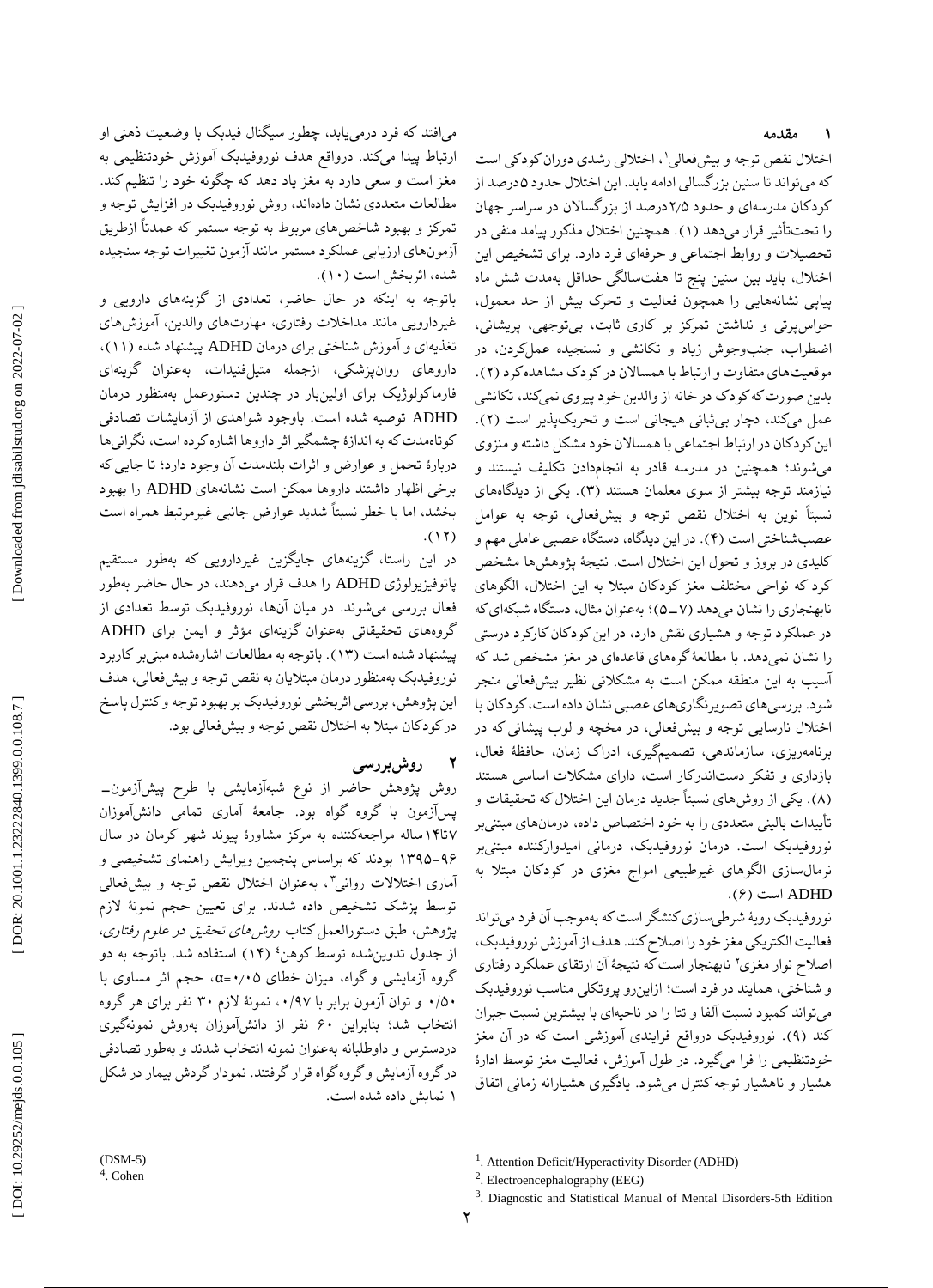

. نمودار گردش بیمار CONSORT ۲۰1۰ شکل 1

معیارهای ورود دانشآموزان به مطالعه شامل تشخیص اختالل نقص توجه و بیشفعالی، سن بین ۱۴تا۱۴ سال، رضایت و کسب موافقت رسمی از والدین دانشآموزان برای استفاده از درمان در پژوهش، نداشتن اختالل همبود با اختالل نقص توجه و بیشفعالی، دارابودن ضریب هوشی بیشتر از ۷۰ و نداشتن هرگونه اختالل دیداری و شنیداری بود. معیارهای خروج دانشآموزانگروه آزمایش از مطالعه نیز غیبت بیش از پنج جلسه و تمایلنداشتن برای ادامه در دورٔه درمانی بود.

برای جمعآوری دادهها ابزار و جسات درمانی زیر بهکار رفت. \_نسخهٔ رایانهای آزمون عملکرد پیوستهٔ دیداری و شنیداری': نسخهٔ اصلی این آزمون توسط سندفورد و ترنر در سال 1۹۹۵ ساخته شد (۱۵). این ازمون برمبنای راهنمای تشخیصی و اماری اختلالهای روانی نسخٔه پنجم طراحی شده است. آزمون قادر به تشخیص و تفکیک انواع بیشفعالی در سنین بیشتر از ۶ سال است. مراحل آزمون شامل چهار بخش میشود: ۱.گرمکردن (شامل دو زمان مجزا برای گرمکردن

دیداری و گرمکردن شنیداری)؛ ۲. مرحلهٔ تمرین؛ ۳. مرحلهٔ اجرای اصلی: ۴. ارامشدن (سردکردن). این ازمون شامل پاسخ یا عدم پاسخ )بازداری پاسخ( به محرکهای آزمون است و بهصورت برنامٔه کامپیوتری است که از دو قسمت دیداری و شنیداری تشکیل میشود. مدتزمان اجرای ازمون بیست دقیقه است. مؤلفههای زیر در این آزمون بررسی شد:

۱. توجه: نمرات سؤالات این متغیر براساس معیارهای برابر دیداری و شنیداری عبارت است از: الف. گوش به زنگی: این مقیاس نبود توجه را بهوسیلهٔ دو نوع خطا ارزیابی میکند: زمانیکه تعداد محرک خطا (یعنی ۲) فراوان و فرد به محرک اصلی (یعنی ۱) با بیٖدقتی پاسخ . ب میدهد و زمانیکه فرد به محرک از روی بیدقتی پاسخ ندهد؛ تمرکز: انعطافپذیری کل را نشان میدهد؛ یعنی اندازهگیری سرعت پردازش ذهنی برای همهٔ پاسخهای صحیح؛ ج. سرعت: میانگین زمان واکنش را برای تمام پاسخهای صحیح نشان میدهد و در سراسر آزمون<br>کمک میکند تا مشکلات توجه و بردازش ذهنی شناسایی شود؛

 $\overline{a}$ 

<sup>&</sup>lt;sup>1</sup>. Integrated Visual and Auditory Test (IVA)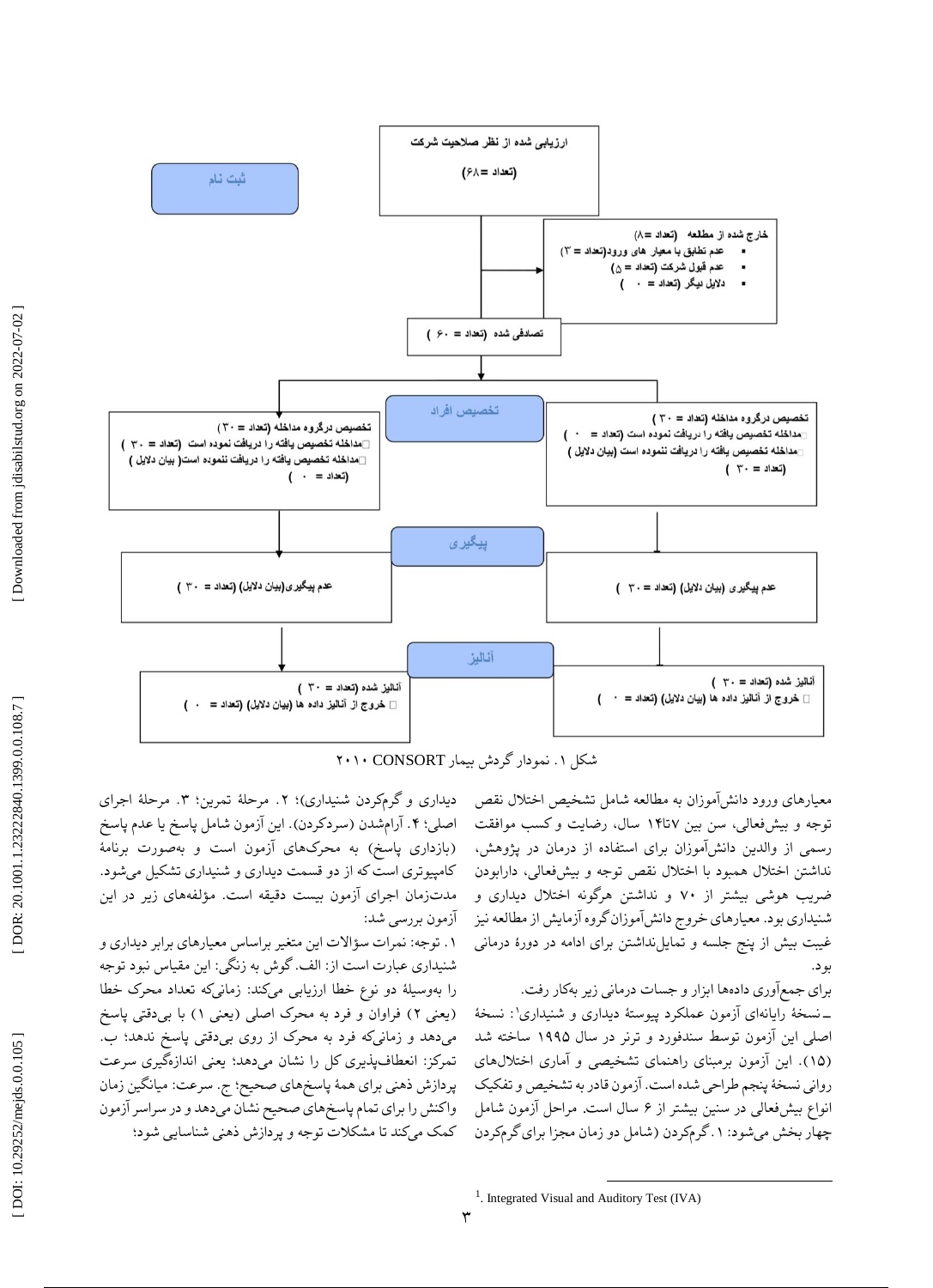جلسه اطالعات الزم دربارٔه ٔ نحوه برگزاری جلسات آموزشی، اهمیت شرکت در تمام جلسات و حضور بهموقع در جلسات باتوجه به نقش ان در نتایج پژوهش، مسائل رازداری، نتیجهٔ رفتارها و باورها در پایان پژوهش به شرکتکنندگان داده شد. از اعضا این انتظار بود که در تمام جلسات گروه حاضر شوند؛ زیرا غیبت انها بر کل گروه اثر داشت. به اعضا یادداشت خالصهای از حقوق و مسئولیتهای آنها داده شد تا قبل از ملحقشدن به گروه بدانند از آنها چه انتظاری میرود. بدین ترتیب گروه ازمایش در اموزش کار با نوروفیدبک شرکت کرد که بهمدت چهل جلسٔه ۴۵دقیقهای و سه روز در هفته اجرا شد. بعد از اتمام چهل جلسٔه آموزش، پسآزمون انجام پذیرفت.

تجزیـهوتحلیـل دادهها با اسـتفاده از نسـخٔه 1۶ نـرمافـزار آمـاری SPSS و در دو سطح توصیفی و استنباطی صورت گرفت. در سطح امار توصیفی، فراوانی، میانگین و انحراف معیار و در سطح امار استنباطی، ازمون تحلیل کوواریانس چندمتغیره بهکار رفت. سطح ۰ ٫۰۵ معناداری آزمونها و تمامی آزمونهای مربوط به پیشفرضها، در نظر گرفته شد.

#### **یافتهها ۳**

نمونهها ۶۰ دانشآموز مبتال به نقص توجه و بیشفعالی با گسترٔه سنی تا11 سال بودند. میانگین سنی و انحراف معیار گروه آزمایش ۷ 1۰ سال بهدست آمد. در ٫۶۳ ± ۲ 1۰ سال و گروه گواه ٫۰۷ ٫۳۶ ± ۲ ٫۲۰۴ گروه ازمایش ۵۶٫۷درصد از ازمودنیها (۱۷ نفر) و در گروه گواه تا1۰ سال بودند. ۵۰درصد از آزمودنیها )1۵ نفر( در گروه سنی ۷ ۴۳٫۳درصد از آزمودنیها در گروه ازمایش (۱۳ نفر) و ۵۰درصد از آزمودنیها در گروه گواه )1۵ نفر( در گروه سنی 11تا1۴ سال قرار داشتند. در گروه آزمایش ۶۰درصد پسر (۱۸ نفر) و ۴۰درصد دختر (۱۲ نفر) و در گروه گواه ۶۶/۷درصد پسر (۲۰ نفر) و ۳۳٫۳درصد دختر (۱۰ نفر) بودند.

میانگین و انحراف معیار آزمودنیها را در متغیرهای توجه جدول 1 (شنیداری و دیداری) و کنترل پاسخ (شنیداری و دیداری) در پیشآزمون و پسآزمون بهتفکیک گروهها نشان میدهد.

نتایج جدول ۱ نشان میدهد که میانگین مؤلفههای مربوط به توجه شنیداری\_دیداری و کنترل پاسخ شنیداری\_دیداری، در گروه ازمایش در مرحلٔه پسآزمون در قیاس با گروه گواه افزایش یافته است. سپس یید معناداری افزایش عددی مقادیر میانگین متغیرهای توجه و برای تأ کنترل پاسخ ازمون در پس|زمون، ازمون تحلیل کوواریانس چندمتغیره انجام شد. نتایج بررسی پیشفرضهای تحلیل کوواریانس چندمتغیره حاکیاز برقراری پیشفرض نرمالبودن متغیرها بود؛ به این صورت که مقدار احتمال آزمون کولموگروفاسمیرنوف در متغیرهای توجه (شنیداری\_دیداری) و کنترل پاسخ (شنیداری\_دیداری)، بزرگتر از بنابراین دادهها دارای توزیعی نرمال ؛ )*p* = ۰ ٫۲1۴ بهدست آمد ) ۰ ٫۰۵ بودند. بررسی مفروضهٔ همگنی کوواریانسهای متغیرهای وابسته با آزمون امهاکس نشان داد، این مفروضه نیز برقرار بود (۰/۷۶۴). *p*)، توجه شنیداری = ۰ نتایج آزمون لون در متغیر توجه دیداری )٫۴۴1 *p* )و کنترل پاسخ = ۰ کنترل پاسخ دیداری )٫۲11 ، )*p* = ۰ ٫۲۷۳ ( شنیداری (۴۰۰/°-p) معنادار نبود که حاک<sub>ی</sub>از رعایت پیشفرض ۲. کنترل پاسخ: نمرات سؤالات کنترل پاسخ براساس معیارهای برابر دیداری و شنوایی عبارت است از: الف. احتیاط: این مقیاس پاسخهای تکانشی و بازداری پاسخ را بهوسیلٔه سه نوع از خطا ارزیابی میکند: خطاهای تکانشی؛ گرایش به خطا؛ خطاهای ناشی[ز تغییر توجه از دیداری و شنیداری؛ ب: ثبات: زمان پاسخ را نشان میدهد و برای اندازهگیری توانایی ماندن در کار استفاده میشود؛ ج. تحمل: میانگین زمان واکنش پاسخهای صحیح را در طول زمان مقایسه میکند (۱۵)؛ سندفورد و همکاران اظهار داشتند که این آزمون حساسیت مناسب (۰٬۹۲) و قدرت پیشبینی مثبت (۰٬۸۹) برای استفاده در سنجش اختلال نقص توجه و بیشفعالی دارد (۱۶). سندفورد و ترنر در بررسی پایایی از روش بازازمایی استفاده کردند و ضریب ۰٫۷۵ را گزارش کردند (۱۵). این ضریب حاکیاز پایایی مطلوب ازمون است. سندفورد و همکاران برای ارزیابی اعتبار، آزمون را روی افراد با و بدون اختالل کمبود توجه و بیشفعالی اجرا کردند. در ۹۲درصد از نمونهها، آزمون قادر به تشخیص درست این اختالل بود و ضریب گزارششده حاکی|ز روایی مطلوب ازمون بود (۱۶). در مطالعهٔ دیگری که توسط بشارت و همکاران انجام شد، ضریب بازازمایی ۰٬۸۹ و ضریب اعتبار با ابزار مجموعهٔ عصبشناختی ۰٫۶۰ بهدست امد (۱۷).

پروتکل درمانی نوروفیدبک: پروتکل درمانی نوروفیدبک که در این - پژوهش برای افراد دارای اختالل کاستی توجه و بیشفعالی استفاده شد، از نوع یککانالٔه دوقطبی بود؛ به این ترتیب که فرد روی صندلی راحتی مینشست و الکترودهای اصلی با استفاده از ژلی مخصوص به پوست سر چسبانده C 4 و C 3 ، Fpz ، F z ، C سوپررسانا در محلهای <sup>z</sup> شد و دو الکترود دیگر بر روی گوشها نصب شد. اجرای پروتکل به این صورت بودکه وقتی ازمودنی توانست بهمدت ۵ ثانیه یکبار موج بتا و بار دیگر ریتم حسی\_حرکتی را بیشتر از استانهٔ تعیینشده و موج تتا و بتای بلند راکمتر از استانه نگاه دارد، به وی یکامتیاز تعلق گرفت؛ بنابراین ریتم حسی\_حرکتی و بتا تقویت شدند و تتا و بتای بلند سرکوب شدند. همچنین در کودکانی که آلفای پشت سر آنها کم بود، این موج تقویت شد. برنامهٔ درمانی ازطریق صفحهٔ کامپیوتری قرارگرفته درمقابل فرد ارائه شد. این برنامهها اغلب شبیه به بازیهای کامپیوتری است؛ با این تفاوت که تنها ذهن و مغز فرد درگیر است و نه دستهای شرکتکننده که بازی را انجام میدهد. مغز با تکرار و تمرین این بازیها یاد میگیرد که برای رسیدن به نتیجهٔ بهتر باید چگونه تمرکز کند؛ این کار به درمان بیمار و تنظیم امواج و فعالیتهای مغز او میانجامد. برای انجام تحقیق مالحظات اخالقی ازجمله رضایت بیماران و خانوادهها دربارٔه بررسی و آنالیز اطالعات حاصل از آنها، محرمانهماندن اطالعات بیماران و نیز انجام دورٔه نوروفیدبک برای گروه انتظار که تمایل به اجرای نوروفیدبک داشت، صورت گرفت. این مطالعه منطبق بر اصول بیانیٔه هلسینکی انجام شد.

در این پژوهش، کودکان مبتال به اختالل نقص توجه و بیشفعالی به دو گروه همتا شامل گروه آزمایش )۳۰ نفر( و گروه گواه )۳۰ نفر( تقسیم شدند. این پژوهش با برگزاری جلسهای مقدماتی با ذکر مالحظات اخالقی برای گروه آزمایش بهمنظور پیشگیری از مسائل اخلاقی و مشکلات پیش بینینشده توسط مجری طرح اغاز شد. در ان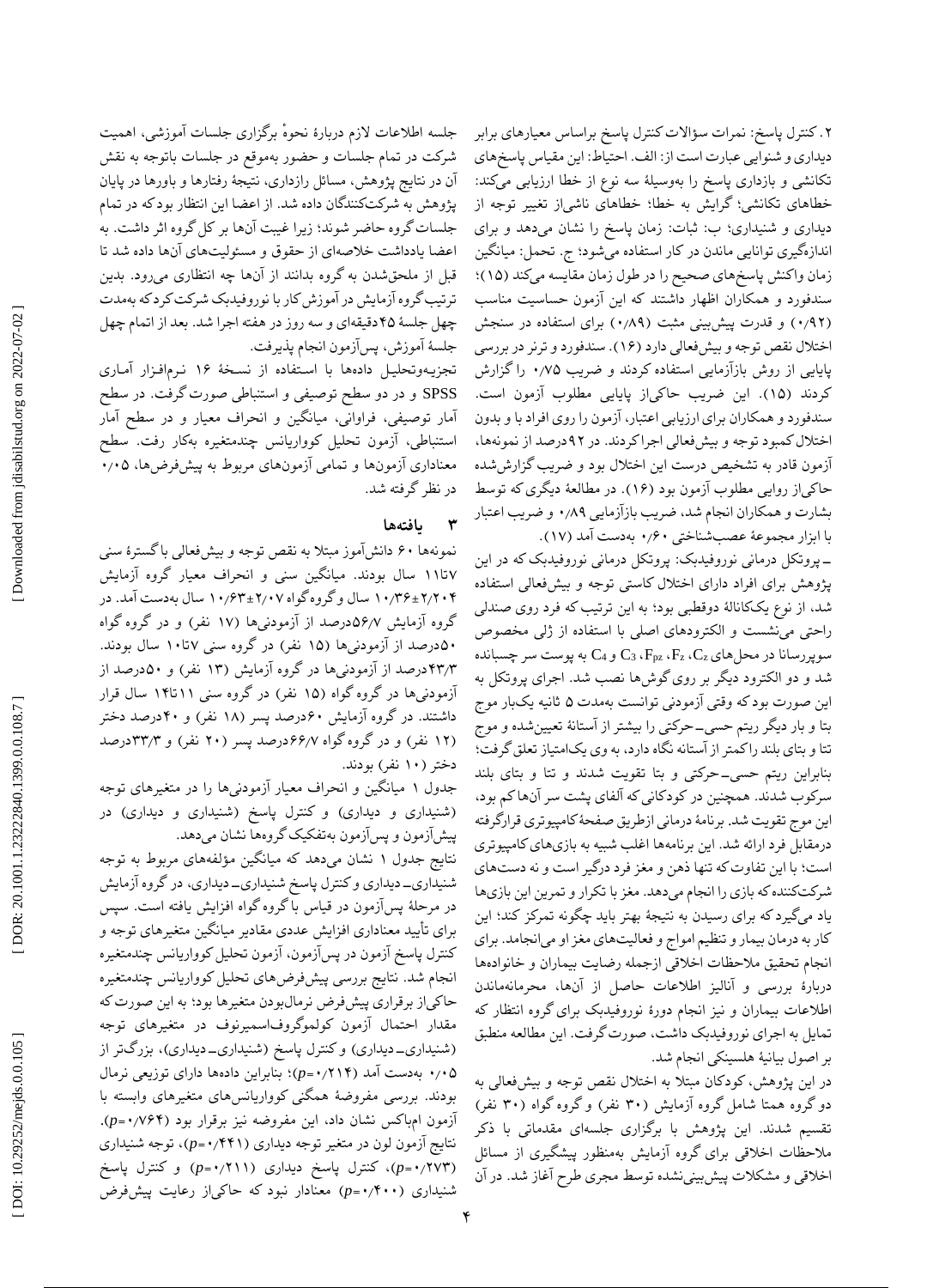تجانس واریانسها بود. همچنین اثر متقابل پیشآزمون و گروهها در توجه شنیداری\_دیداری، کنترل پاسخ شنیداری\_دیداری، ماندگاری توجه شنیداری\_دیداری، افزایش ادراک شنیداری\_دیداری و مهارت حسی\_حرکتی شنیداری\_دیداری از سطح ۰٫۰۵ بزرگتر بود

| پسآزمون                                        |                | پیشآزمون                                   |                 | تعداد             | گروه   |                      |  |
|------------------------------------------------|----------------|--------------------------------------------|-----------------|-------------------|--------|----------------------|--|
| انحراف معيار                                   | ميانگين        | انحراف معيار                               | ميانگين         |                   |        | متغير                |  |
| $1/\sqrt{97}$                                  | $\Lambda$ 1/98 | YQ/Y                                       | 55.7            | $\mathsf{r}\cdot$ | آزمايش |                      |  |
| 27/64                                          | 84/99          | <b>TT/91</b>                               | 84/99           | $\mathsf{r}\cdot$ | گواه   | توجه (شنيداري)       |  |
| $\mathbf{Y} \cdot \mathbf{y} \cdot \mathbf{y}$ | $\Lambda$ ۴/۳. | $YQ/\cdot 9$                               | 8V/F9           | $\mathbf{r}$ .    | آزمايش |                      |  |
| $YQ/\cdot 9$                                   | Y/Y/Y          | YY/YQ                                      | 99/1            | ٣٠                | گواه   | توجه (ديداري)        |  |
| ۱۶/۶۴                                          | 90/77          | $Y$ ۶/۱۳                                   | VV/Y            | $\mathbf{r}$ .    | آزمايش |                      |  |
| <b>YY/01</b>                                   | $VQ/\Lambda$ ۶ | 70/47                                      | $VV/\cdot$      | $\mathsf{r}\cdot$ | گواه   | كنترل پاسخ (شنيداري) |  |
| 1V/F9                                          | 9V/9T          | $\mathbf{Y} \mathbf{Y} / \cdot \mathbf{Y}$ | $V/\Upsilon$    | $\mathsf{r}\cdot$ | آزمايش |                      |  |
| YY/Y                                           | $V_f$          | YY/A                                       | $V_f^2/\Lambda$ | ٣٠                | گواه   | كنترل پاسخ (ديداري)  |  |

جدول ۱. شاخص،های توصیفی بهتفکیک گروه ازمایش و گروه گواه

باتوجه به برقراربودن مفروضههای تحلیل کوواریانس چندمتغیره برای ک چندمتغیره روی نمرات پس|زمون انجام گرفت. نتایج در جداول ۲ و ۳ بررسی اثر مداخله در متغیرهای بررسیشده، تحلیل کوواریانس

تحلیل کوواریانس خشان داده شده است.<br>جدول ۲. نتایج تحلیل کوواریانس چندمتغیره

| مجذور اتا                         | مقدار احتمال        |    | خطا | درجات آزادي فرضيه | مقدار                                   | نام آزمون                |
|-----------------------------------|---------------------|----|-----|-------------------|-----------------------------------------|--------------------------|
| $\cdot$ /9 $\cdot$ )              | $\cdot$ / $\cdot$ \ | ۵۱ |     | ۱۹/۱۹             | $\cdot$ / $\hat{y}$ $\cdot$ $\setminus$ | آزمون اثر پیلایی         |
| $\cdot$ / $\cdot$ $\cdot$ $\cdot$ | $\cdots$            | ۵۱ |     | ۱۹٬۱۹             | ۰٬۳۹۹                                   | آزمون لامبداي ويلكز      |
| $\cdot$ / $\cdot$ $\cdot$ $\cdot$ | $\cdots$            | ۵۱ |     | ۱۹/۱۹             | ۱٬۵۰۶                                   | آزمون اثر هتلینگ         |
| $\cdot$ /9 $\cdot$ )              | $\cdot$ / $\cdot$ \ | ۵۱ |     | ۱۹٬۱۹             | ۱۱۵۰۶                                   | آزمون بزرگترين ريشهٔ روي |

همانگونه که در جدول ۲ ملاحظه میشود ازمونهای چهارگانهٔ تحلیل کوواریانس چندمتغیره مربوط به تفاضل متغیرهای پژوهش، از لحاظ بنابراین نتایج نشان میدهد که آموزش ؛ )*p* = ۰ ٫۰۰1 آماری معنادار بود ) نوروفیدبک بر متغیرهای وابسته اثربخش بوده است. همچنین نتایج بیانگر این نکته بود که بین گروههای آزمایش و گواه از لحاظ افزایش

توجه شنیداری\_دیداری و کنترل پاسخ شنیداری\_دیداری در مرحلهٔ پسآزمون تفاوت معناداری وجود داشت. به عبارت دیگر آموزش نوروفیدبک در متغیرهای وابسته بر میانگین گروه آزمایش درمقایسه با گروه گواه در مرحلهٔ پسآزمون تأثیر داشت (۰۰۱۱×<sub>۰</sub>,۰).

بنابراین میتوان گفت که بردارهای متقابل معنادار نبودند ؛ )*p* = ۰ ٫1۲۶ ( و شیبهای رگرسیونی در توجه شنیداری\_دیداری و کنترل پاسخ دیداری در دو گروه تفاوت آماری معناداری نداشتند. شنیداری-

| مجذور<br>اتا | مقدار احتمال        | F                                              | ميانگين<br>مجذورات                  | È<br>درجهٔ آزادی | مجموع<br>مجذورات                     | متغير وابسته       | اثر  |
|--------------|---------------------|------------------------------------------------|-------------------------------------|------------------|--------------------------------------|--------------------|------|
| $\cdot$      | $\cdot$ / $\cdot$ \ | 44/19                                          | $Q\Lambda\Lambda P/\Upsilon\Lambda$ |                  | $0\lambda\lambda\beta/\gamma\lambda$ | توجه شنيداري       |      |
| $\cdot$ /0)  | $\cdot$ / $\cdot$   | YY/Y                                           | $Y \setminus Y/Y'$                  |                  | $Y \setminus Y/Y'$                   | توجه ديداري        | گروه |
| $\cdot$ /۴۵  | $\cdot$ / $\cdot$ \ | $\mathbf{r} \cdot \mathbf{r} \cdot \mathbf{q}$ | 0097/97                             |                  | 0097/9V                              | كنترل پاسخ شنيداري |      |
| $\cdot$ /۳۱  | $\cdot$ / $\cdot$ \ | $\Delta$ ۶/۲۸                                  | 557/77                              |                  | 557/77                               | كنترل پاسخ ديداري  |      |
|              |                     |                                                | 171/7                               | ۵۴               | $V \cdot \Lambda f / \Lambda$        | توجه شنيداري       |      |
|              |                     |                                                | $199/\tilde{r}$                     | ۵۴               | 4187/80                              | توجه ديداري        | خطا  |
|              |                     |                                                | ۱۸۵/۸۳                              | ۵۴               | ۱۰۰۳۴/۶۸                             | كنترل پاسخ شنيداري |      |
|              |                     |                                                | 119/5.1                             | ۵۴               | 51VV/FT                              | كنترل پاسخ ديداري  |      |

جدول ۳. نتایج تحلیل کوواریانس چندمتغیره در متن مانکوا

نتایج بهدستآمده در جدول ۳ نشان میدهد، پس از حذف تأثیر متغیرهای توجه شنیداری (p=**۰**/۰۰۱)، توجه دیداری (۰۰۱۱-۰٫p)، پیشآزمون بر متغیرهای وابسته و باتوجه به ضریب F بهدستآمده در کنترل پاسخ شنیداری (p=۰/۰۰۱) و کنترل پاسخ دیداری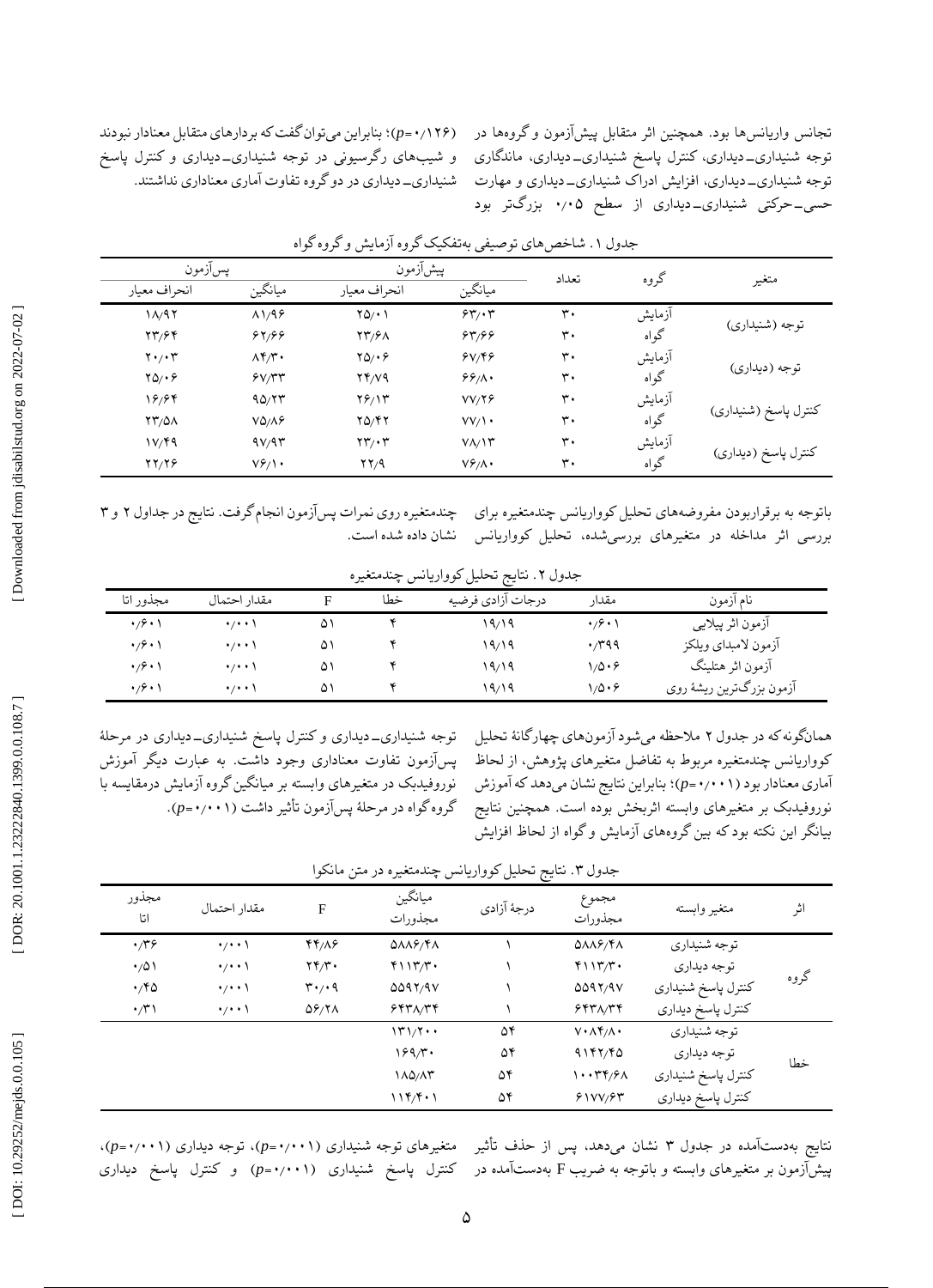<sup>2</sup>. Placebo feedback

*p* )بین میانگینهای تعدیل ٔشده نمرات شرکتکنندگان در دو = ۰ ٫۰۰1 ( مرحلٔه پیشآزمون و پسآزمون تفاوت آماری معناداری وجود داشت. براساس ضرایب اتا، میزان بیشتر تاثیر و تفاوت روی توجه دیداری برابر با۵۱درصد است؛ یعنی۵۱درصد از تفاوت در نمرات پسآزمون<br>توجه دیداری مربوط به آموزش نوروفیدبک است.

#### **بحث 4**

هدف از انجام این پژوهش، بررسی اثربخشی نوروفیدبک بر بهبود توجه و کنترل پاسخ کودکان مبتال به نقص توجه و بیشفعالی بود. یافتههای پژوهش حاضر نشان داد که اموزش نوروفیدبک در مرحلهٔ پس|زمون موجب بهبود و افزایش توجه شنیداری و دیداری و همچنین کنترل پاسخ دیداری و شنیداری کودکان شد؛ همچنین اموزش نوروفیدبک اثربخشی بیشتری بر توجه شنیداری افراد داشت. این نتایج با نتایج<br>مطالعات پیشین همسوست؛ بهطوریکه رجبی در پژوهشی نشان داد، بهبودی معناداری در همه و دامنه امواج مغزی تتا، ریتم حسی حرکتی بتا در گروه نوروفیدبک وجود داشت. نتایج این پژوهش حاکی از و کارایی اثربخشی نوروفیدبک بهعنوان یک شیوهٔ درمانی در اصلاح امواج مغزی، ابعاد آزمون عملکرد پیوسته یعنی )پاسخهای صحیح، خطای حذف و خطای ارائه) و درمان مشکلات توجه در دانشجویان دختر مبتال به اختالل نقص توجه همراه با بیش فعالی در مقایسه با گروه کنترل بود (۱۸). مارکا و اُکانر در پژوهشی بر دانشآموزانی با اختلال نقص توجه/بیشفعالی، دریافتند که مداخلات اموزش نوروفیدبک باعث بهبود توجه در دانش!موزان مذکور میشود (۱۹). باتوجه به یافتههای پژوهش حاضر، نوروفیدبک ابزاری مؤثر برای تعدیل مشکالت همراه با نقص توجه است. در این مطالعه با استفاده از تست IVA بهعنوان ابزاری مستقل نشان داده شد که نوروفیدبک با آموزش و شرطیسازی ذهنی میتواند جایگزین درمانهای تهاجمیتر باشد. فوچس و همکاران در مطالعٔه خود بیان کردند که نوروفیدبک و متیلفنامین میتوانند تمامی زیرمجموعٔه متغیرهای تست TOVA 1 را در افراد مورد مطالعه بهبود بخشند (١١).

تا به امروز مطالعات زیادی در بین گروههای مختلف برای تایید اثربخشی نوروفیدبک برای مشکالت مختلف مانند افسردگی و اضطراب و غیره انجام شده است (۲۰)؛ اما برعکس، ارنس و همکاران در این زمینه اظهار شک و تردید کردهاند (۶). همچنین برخی ملاحظات اخلاقی دربارهٔ این نوع از درمانها وجود دارد (۲۱). در پژوهشی دیگر، النسبرگن و همکاران بهمنظور مقایسٔه اثر نوروفیدبک و استفاده از درماننمای نوروفیدبک٬ بهمنظور درمان و بهبود مبتلایان به ADHD، دریافتند که اگرچه بهبود مدنظر در گروه درمانی نوروفیدبک دیده میشود، این بهبود بهطور معناداری در گروه درماننما نیز مشاهده میگردد. یکی از ضعفهای مطالعهٔ انها، تعداد بسیار کم نمونههای بررسیشده بودکه شامل ۸ نفر درگروه نوروفیدبک و ۸ نفر درگروه درماننما بود؛ اما همین نتایج برای دامنزدن به شک و تردید دربارٔه اثربخشی نوروفیدبک ازطریق سیکلی شرطیسازی فعال کافی بود (۲۲). با درنظرگرفتن انتقادات و دفاعیات منتقدان و موافقان اثربخشی

و ابزاری مفید برای درمانگران و روانپزشکان محسوب گردد (۲۳)؛ همانطورکه پیشتر بحث شد، مکانیزم اثربخشی نوروفیدبک ازطریق سیکل تکراری عمل-بازخورد و اصلاح میتواند به بهینهشدن عملکرد نورونی منجر شود؛ اگرچه این مکانیزم میتواند انالوگ مکانیزم اثر یک بازی کامپیوتری نیز باشد؛ بنابراین، اینکه نوروفیدبک میتواند مفیدتر از بازی کامپیوتری باشد، هنوز مشخص نشده است. در تبیین یافتههای این پژوهش میتوان گفت که کودکان مبتلا به ADHD بهطور معمول هشیارانه از امواج مغزی مطلع نیستند و توانایی تاثیرگذاری زیادی را نیز بر امواج مغزیشان ندارند. برعکس، زمانیکه بازخوردی را از نحوهٔ فعالیت مغزیشان، تنها پس از چندهزارم ثانیه در صفحهٔ نمایش رایانه مشاهده میکنند، این آگاهی را بهدست خواهند آورد و این توانایی را خواهند داشت تا طی فرایند شرطیسازی کنشگر بر این امواج اثر گذاشته و آنها را تغییر دهد (۲۰)؛ بنابراین کودکان قادر خواهند بود به مغز دوباره آموزش دهند. ممکن است در شروع، تغییرات بهکندی صورت گیرد؛ اما همین تغییرات اندک بهمرور زمان پایاتر شده و بهطور معمول با پسخوراندها، تمرین و آموزشهای مکرر میتوان عملکردهای بهبودیافتهٔ مغزی را در بیشتر کودکان ADHD توسعه داد (۶). باتوجه به تعریف راهنمای تشخیصی و آماری اختاللهای روانی ویرایش پنجم، کمتوجهی\_بیشفعالی اختلال عصبی\_رشدی است که با تکانشی الگوهای رفتاری مداومی چون بیتوجهی یا بیشفعالی- شناسایی میشود. شدت نشانههای این اختالل بهحدی است که در کارکردها یا فرایند رشد اختلال ایجاد میکند. در قلمروی رفتارهای تکانشی، رفتارهایی چون ارائٔه جواب پیش از پایانیافتن پرسش یا ارائٔه نامناسب نظرات بدون توجه به نتایج آن، صبرنداشتن در رعایت نوبت و ایجاد مزاحمت برای دیگران را مشاهده میکنیم (۱). نوروفیدبک به روشی اطالق میشود که در آن، اطالعات عصبی به دستگاه عصبی مرکزی افراد بازخورد میدهد و تالش میشود آنها بیاموزند چگونه کارکرد مغزی خودشان را اصلاح کنند (۱۱)؛ بنابراین اموزش نوروفیدبک، درواقع تقویت مکانیزمهای زیربنایی خودتنظیمی برای کارکرد مؤثر است. این سیستم اموزشی با بازخورددادن به مغز درخصوص اینکه در چند ثانیٔه گذشته چه کارهایی انجام داده و ریتمهای بیوالکتریکی طبیعی مغز در چه وضعیتی بودند، مغز را برای تعدیل و حفظ فعالیتهای مناسب تشویق میکند (۱۸)؛ بنابراین از مغز خواسته میشود برخی از امواج را کاهش و برخی دیگر را افزایش دهد. مکانیزم زیربنایی این تغییر توسط نوروفیدبک ازطریق نظریهٔ شرطیسازی عامل تبیینشدنی است (۱۰). براساس نظریهٔ شرطیسازی عامل اگر تغییر محرک (دامنهٔ امواج مغزی) برمبنای قرارداد ازپیشتعیین شده به پیامد مطلوب (حرکت تصاویر ویدئویی یا صدا) منجر شود، تقویت شده و یادگیری صورت میگیرد (۱۰). یافتههای این پژوهش تاییدکنندهٔ نقش مؤثر نوروفیدبک بهعنوان یک 2 روش درمانی بیخطر و بیعارضه درمقایسه با دارودرمانی بوده است.

نوروفیدبک ازطریق تنظیم امواج مغزی، بحثها در این زمینه همچنان ادامه دارد؛ تاانجاکه در برخی زمینهها کاربرد بالینی نوروفیدبک حتی وجود بحثهایی دربارٔه اثر درماننمایی آن میتواند مفید واقع شود با

 $\overline{a}$ 

<sup>1</sup> . Test of Variables of Attention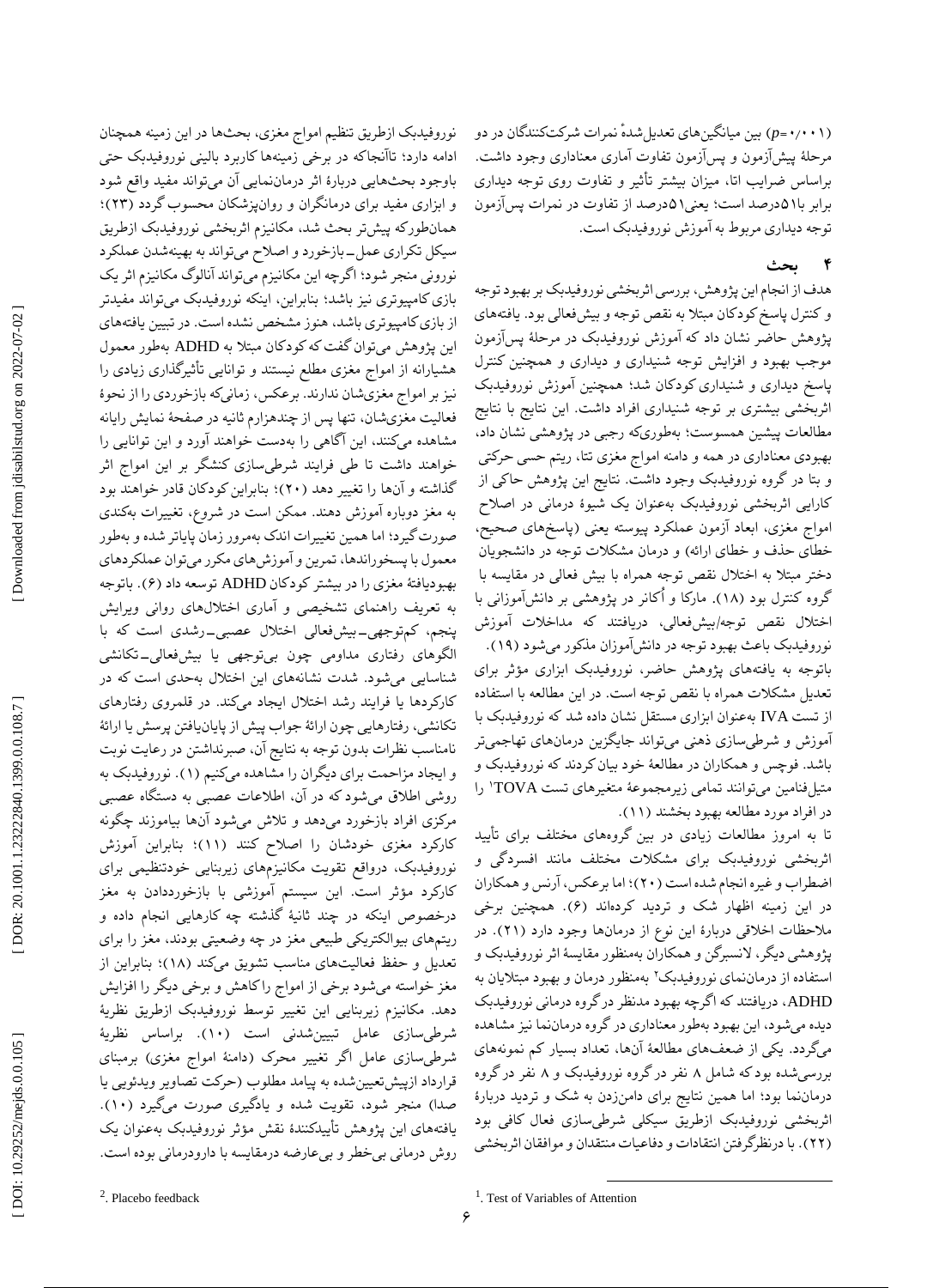این پژوهش ضمن تایید اثربخشی نوروفیدبک در ایجاد عادت به توجه و تمرکز که در پژوهشهای گذشته نیز تایید شده، نشاندهندهٔ پتانسیل مؤثر نوروفیدبک در کمک به سیستم سلامت و بهداشت جامعه در مقرون بهصرفه و مطمئن برای کارگزاران سیستم سالمت و روشی آموزشی کشور است.

از محدودیتهای این پژوهش کنترلنشدن انگیزٔه بیمار باتوجه به انجام شد. ) سال ۲۰۰۰ جدیدبودن و کاربرد تکنولوژی نوروفیدبک بود. همچنین بررسی در نمونههای بزرگتر و در گسترٔه سنی وسیعتر که از محدودیتهای این میتواند به افزایش اطمینان به کارایی نوروفیدبک کمک مطالعه بود، کند. باتوجه به نبود دسترسی به افراد نمونه امکان انجام مرحلهٔ پیگیری میسر نشد.

## **نتیجهگیری ۵**

براساس یافتههای این پژوهش نتیجه گرفته میشود، استفاده از نوروفیدبک برای بهبود توجه (دیداری و شنیداری) و کنترل پاسخ<br>(دیداری و شنیداری) در کودکان مبتلا به نقص توجه و بیشفعالی، گزینهای مؤثر و بدون عارضه است.

**قدردانی تشکر و 6**

نویسندگان این مقاله از تمامی خانوادههایی که در این پژوهش یاری کردند و همکاری داشتند، تشکر و قدردانی میکنند.

> **بیانیهها 7**

تأییدیه اخالقی و رضایتنامه از شرکت کنندگان این مقاله برگرفته از رسالهٔ دکتری دانشگاه ازاد اسلامی واحد زاهدان با

### **References**

کد ۱۰۰۸/۲۹۶۱۰۷۰۲۹ است. در این پژوهش، ملاحظات اخلاقی ازجمله رضایت بیماران و خانوادهها دربارٔه بررسی و آنالیز اطالعات

حاصل از آنها، محرمانهماندن اطلاعات بیماران و نیز انجام دورهٔ<br>نوروفیدبک برای گروه انتظار که تمایل به اجرای نوروفیدبک داشت،

صورت گرفت. این مطالعه منطبق بر اصول بیانیٔه هلسینکی )ویرایش

پژوهش حاضر حاصل طرح پژوهشی مستقلی است که بدون حمایت<br>مالی سازمان یا نهادی انجام شده است.

نویسندٔه اول عهدهدار اجرای پژوهش، جمعآوری و آنالیز اطالعات بهدستآمده از پژوهش بوده است. نویسندٔه دوم نظارت بر اجرای صحیح مراحل، انالیز دادهها، همکاری در نوشتن مقاله را برعهده داشته است و نویسندٔه سوم در تدوین، نگارش و کارهای آماری همکاری

نویسندگان اعالم میکنند که هیچگونه تضاد منافعی ندارند.

رضایت برای انتشار

مشارکت نویسندگان

داشته است.

تضاد منافع

منابع مالی

این امر غیر قابل اجرا است.

- 1. Polanczyk GV, Willcutt EG, Salum GA, Kieling C, Rohde LA. ADHD prevalence estimates across three decades: an updated systematic review and meta -regression analysis. Int J Epidemiol. 2014;43(2):434 –42. doi: [10.1093/ije/dyt261](https://doi.org/10.1093/ije/dyt261)
- $\mathcal{P}$ . Taanila A, Ebeling H, Tiihala M, Kaakinen M, Moilanen I, Hurtig T, et al. Association between childhood specific learning difficulties and school performance in adolescents with and without ADHD symptoms: a 16 year follow-up. J Atten Disord. 2014;18(1):61–72. doi: 10.1177/1087054712446813
- 3 . Filardi M, Pizza F, Tonetti L, Antelmi E, Natale V, Plazzi G. Attention impairments and ADHD symptoms in adult narcoleptic patients with and without hypocretin deficiency. PLoS ONE. 2017;12(8):e0182085. doi: [10.1371/journal.pone.0182085](https://doi.org/10.1371/journal.pone.0182085)
- 4 . Rafalovich A. Psychodynamic and neurological perspectives on ADHD: Exploring strategies for defining a phenomenon. J Theory of Social Behaviour. 2001;31(4):397–418. doi: <u>10.1111/1468-5914.0016</u>7
- 5 . Strehl U, Aggensteiner P, Wachtlin D, Brandeis D, Albrecht B, Arana M, et al. Neurofeedback of slow cortical potentials in children with attention -deficit/hyperactivity disorder: A multicenter randomized trial controlling for unspecific effects. Front Hum Neurosci. 2017;11:135. doi: [10.3389/fnhum.2017.00135](https://doi.org/10.3389/fnhum.2017.00135)
- 6 . Arns M, Heinrich H, Strehl U. Evaluation of neurofeedback in ADHD: the long and winding road. Biol Psychol. 2014;95:108-15. doi: 10.1016/j.biopsycho.2013.11.013
- 7 . Leins U, Goth G, Hinterberger T, Klinger C, Rumpf N, Strehl U. Neurofeedback for children with ADHD: a comparison of SCP and Theta/Beta protocols. Appl Psychophysiol Biofeedback. 2007;32(2):73 –88. doi: [10.1007/s10484](https://doi.org/10.1007/s10484-007-9031-0) -007 -9031 -0
- 8 . Marx A -M, Ehlis A -C, Furdea A, Holtmann M, Banaschewski T, Brandeis D, et al. Near -infrared spectroscopy (NIRS) neurofeedback as a treatment for children with attention deficit hyperactivity disorder (ADHD) -a pilot study. Front Hum Neurosci. 2014;8:1038. doi: [10.3389/fnhum.2014.01038](https://doi.org/10.3389/fnhum.2014.01038)
- 9. . Arns M, Conners CK, Kraemer HC. A decade of EEG Theta/Beta ratio research in ADHD: a meta -analysis. J Atten Disord. 2013;17(5):374–83. doi: 10.1177/1087054712460087